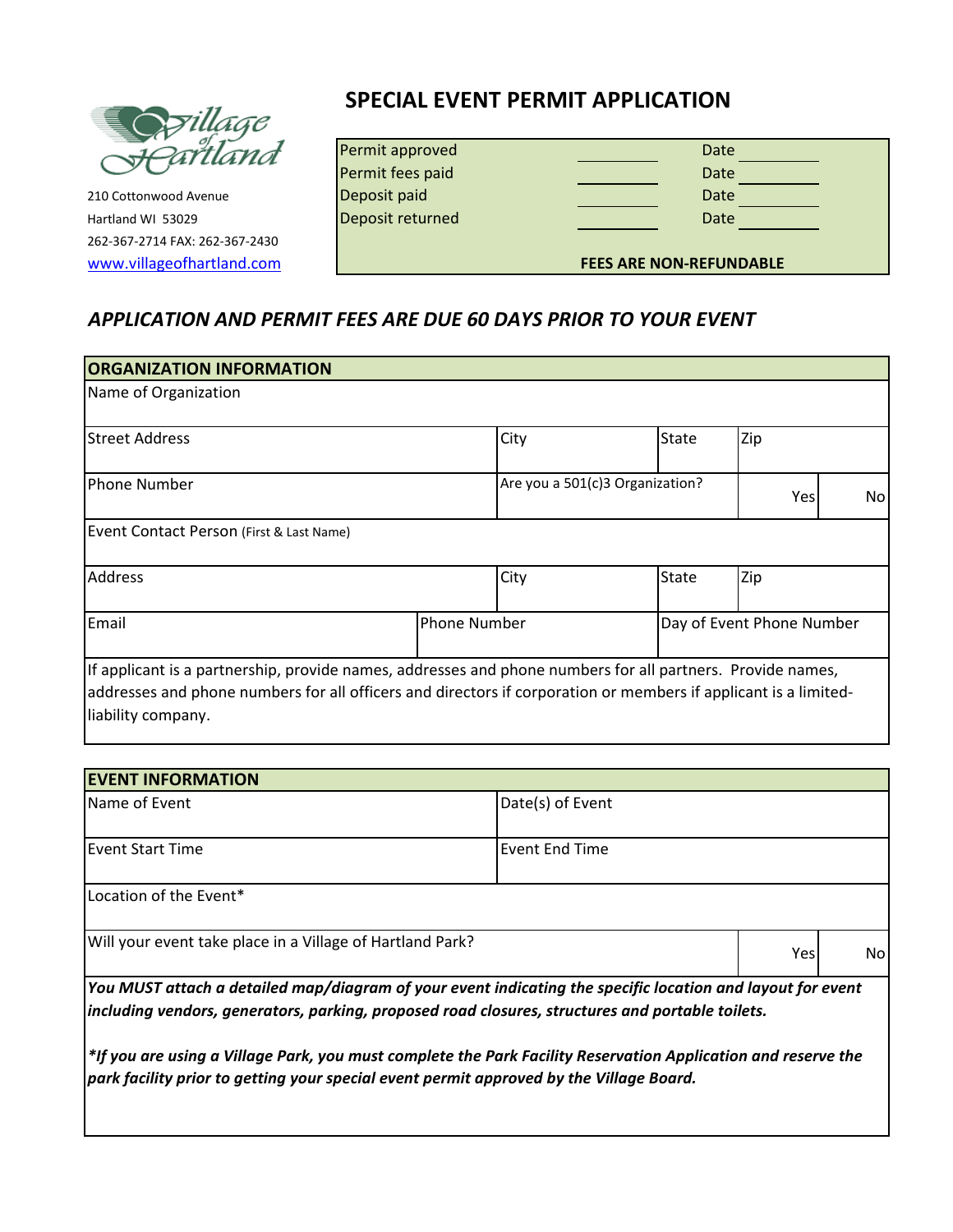| <b>OTHER INFORMATION</b>                                                                                                                                                      |                                                    |         |     |    |  |
|-------------------------------------------------------------------------------------------------------------------------------------------------------------------------------|----------------------------------------------------|---------|-----|----|--|
| Generally describe your event and its purpose                                                                                                                                 |                                                    |         |     |    |  |
|                                                                                                                                                                               |                                                    |         |     |    |  |
|                                                                                                                                                                               |                                                    |         |     |    |  |
|                                                                                                                                                                               |                                                    |         |     |    |  |
| <b>Estimated Number of Participants</b>                                                                                                                                       | Spectators                                         | Vendors |     |    |  |
|                                                                                                                                                                               |                                                    |         |     |    |  |
| Will alcohol be sold/served? If yes, liquor and bartender licenses are necessary under                                                                                        |                                                    |         | Yes | No |  |
| separate application.                                                                                                                                                         |                                                    |         |     |    |  |
| Will you be selling/serving food?                                                                                                                                             |                                                    |         | Yes | No |  |
| Will you have food trucks? If yes, you will need to obtain Outside Food Vendor Permits                                                                                        |                                                    |         | Yes | No |  |
| under separate application.                                                                                                                                                   |                                                    |         |     |    |  |
|                                                                                                                                                                               | If yes, how many food trucks will be at the event? |         |     |    |  |
| Will you be selling merchandise? If yes, you will need to obtain a Solicitor's Permit under                                                                                   |                                                    |         | Yes | No |  |
| separate application.                                                                                                                                                         |                                                    |         |     |    |  |
| Does the event involve fireworks? If yes, you will need to obtain a Fireworks Permit under<br>separate application.                                                           | Yes                                                | No      |     |    |  |
| Does the event involve amplified music?                                                                                                                                       |                                                    |         |     |    |  |
|                                                                                                                                                                               | Yes                                                | No      |     |    |  |
| If yes, will the amplified music be a:                                                                                                                                        | Band                                               | DJ      |     |    |  |
| Hours of amplified music:                                                                                                                                                     |                                                    |         |     |    |  |
| Noise is regulated within the Village of Hartland. The Village ordinance states that no person shall make loud                                                                |                                                    |         |     |    |  |
| noise such as may tend to unreasonably annoy or disturb the peace and quiet of another in the vicinity. Music                                                                 |                                                    |         |     |    |  |
| for special events shall terminate at 9:00 p.m. if the event held Sunday through Thursday and at 11:00 p.m. if<br>the event is held on a Friday, Saturday or holiday weekend. |                                                    |         |     |    |  |
| Is street closure requested?                                                                                                                                                  |                                                    |         |     |    |  |
|                                                                                                                                                                               |                                                    |         | Yes | No |  |
| Hours of street closure:                                                                                                                                                      |                                                    |         |     |    |  |
| Diagram for Street Closure Provided?                                                                                                                                          | Yes                                                | No      |     |    |  |
| Will you need barricades provided by the Village for your event?                                                                                                              | Yes                                                | No      |     |    |  |
| How many barricades needed for your event?                                                                                                                                    |                                                    |         |     |    |  |
| "Road Closed" signs requested?                                                                                                                                                |                                                    |         |     | No |  |
| Will you be erecting any tents, canopies or other temporary structure(s)? If yes, You will                                                                                    |                                                    |         |     |    |  |
| need to provide a plan for their proposed locations and the Department of Public Works                                                                                        | Yes                                                | No      |     |    |  |
| will need to inspect these structures prior to the start of your event. Tents over 400 sq.                                                                                    |                                                    |         |     |    |  |
| feet will require inspection by the Building Inspector.                                                                                                                       |                                                    |         |     |    |  |
| Will you be providing portable restrooms and wash stations?                                                                                                                   |                                                    |         |     | No |  |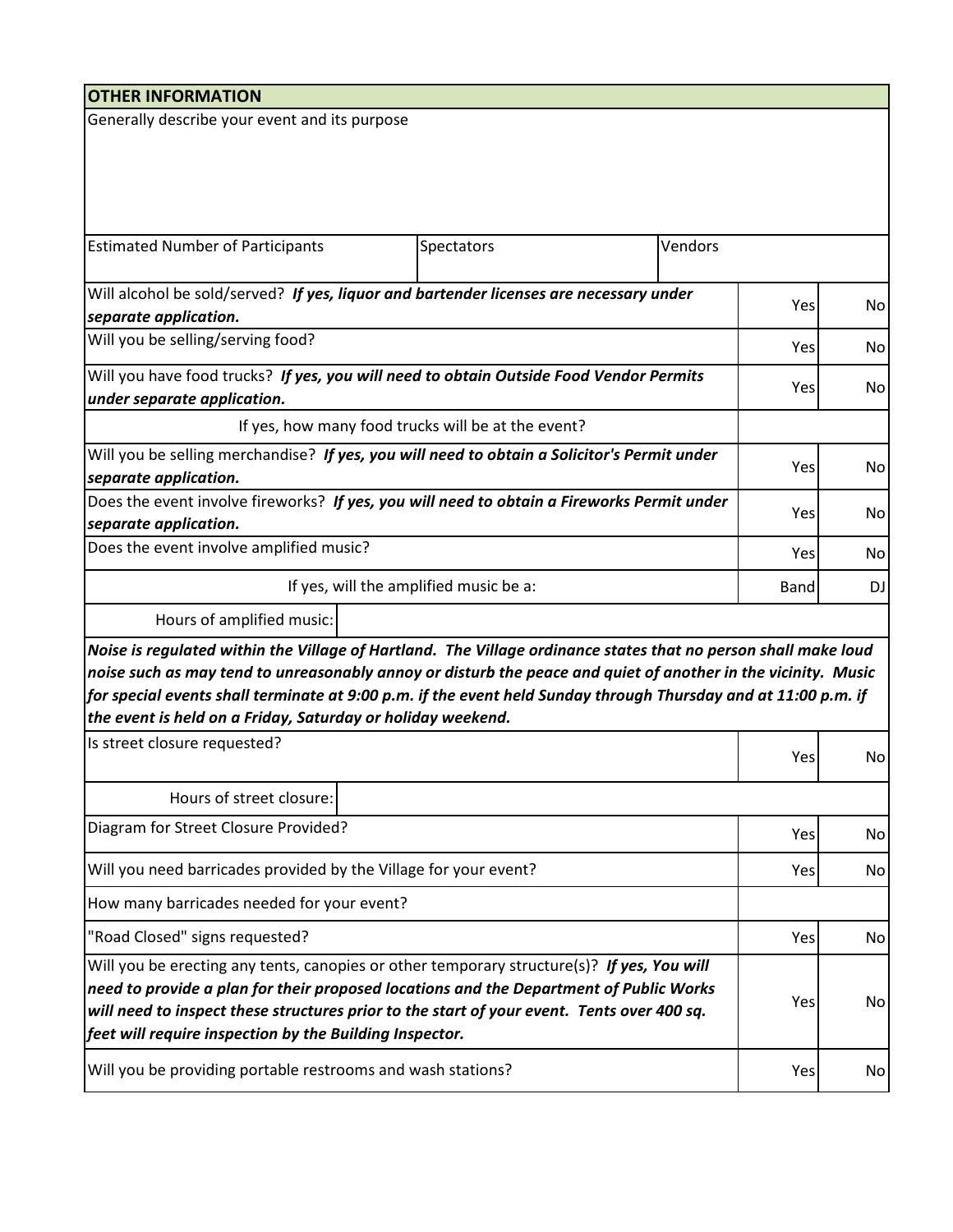## **OTHER INFORMATION CONTINUED**

*If yes, how many will you provide and where will they be located? Also how will solid waste be disposed of?*

Yes No Yes No Yes No Yes No Yes No Will the event require additional security? Will you have an emergency plan in the event of severe weather? Will the event require first aid and/or emergency responders? Will you provide a dumpster/clean-up services? *If yes, please describe your clean-up and refuse collection plan.* Will you provide parking for participants? *If yes, where will parking be available?*

#### **INSURANCE REQUIREMENTS**

The Special Event Sponsor will obtain liability insurance for the event. Proof of this insurance with coverage no less than \$1,000,000, must list the Village of Hartland as an additional insured party and is due no later than 20 days before the event.

Yes No

Are you able to provide these insurance documents?

**DEPOSIT REQUIREMENTS**

For events to held in a Village Park:The applicant may be required to submit to the Village a refundable deposit based on number of attendees (see Park Facility Reservation Application). The deposit shall be refunded to applicant, if, upon inspection, all is in order, or a prorated portion thereof as may be necessary to reimburse the Village for loss or cleaning costs. The Village reserves the right to retain the entire deposit if cleanup is not completed satisfactorily in the time frame as specified in the permit. Unless otherwise stated in the permit, the applicant shall be fully responsible for all necessary cleanup associated with the permitted event to be completed within twelve (12) hours after the conclusion of the event.